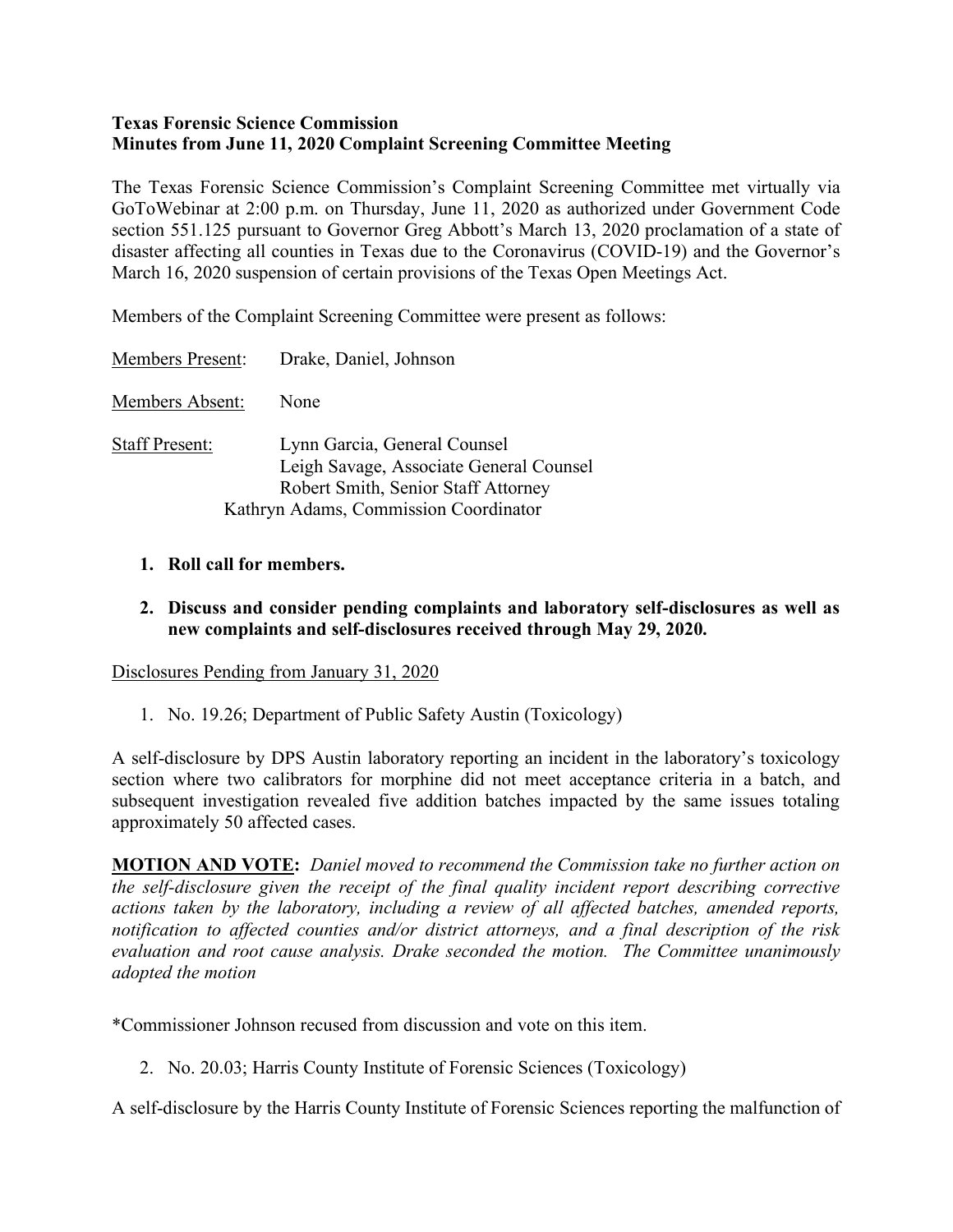an off-site storage refrigerator used for long-term storage of tested blood vials. The entire contents of the refrigerator froze, resulting in 347 broken blood vials affecting 298 total cases.

**MOTION AND VOTE:** *Daniel moved to recommend the Commission take no further action on the self-disclosure given the root cause and corrective actions by the laboratory, including notification to the district attorney's office, changes to the laboratory's standard operating procedures to address actions to be taken in the event of a refrigerator malfunction at an off-site facility, the addition of a toxicology designee/contact for refrigerator alarms, and a long-term plan to bring storage refrigerators on-site. Drake seconded the motion. The Committee unanimously adopted the motion.*

3. No. 20.11; NMS Labs Winston-Salem (Blood Alcohol)

A self-disclosure by NMS Labs Winston-Salem reporting a failed Blood Alcohol Concentration proficiency test ("PT"). The data indicate the failure occurred due to evaporative loss from previous testing and shipping of the sample from another NMS location. Subsequent re-testing of the PT samples PT by the Winston-Salem laboratory (again) and then at NMS Labs – Horsham, PA revealed consistent results. However, during the process of evaluating the incident, NMS observed inconsistencies in uncertainty of measurement across the laboratories.

**MOTION AND VOTE:** *Daniel moved to recommend the Commission take no further action on self-disclosure in light of the root cause analysis and corrective action taken by the laboratory contingent on the laboratory's response to Drake's questions at the full Commission meeting. Drake seconded the motion. The Committee unanimously adopted the motion.*

4. No. 20.13; Signature Science (Forensic Biology/DNA)

A self-disclosure by Signature Science, LLC reporting professional misconduct by an evidence technician where the technician misrepresented that she opened a sexual assault kit to check for blood evidence and further revised chain-of-custody documentation. The analyst took steps to make it appear as if she had opened the kit by re-taping the evidence, providing her initials on the tape and back-dating the initials.

Members discussed the letter response and explanation from the analyst citing the toxic work environment at the laboratory that led to her actions in back-dating the kit. Members will request an interview with the analyst as part of the investigation.

**MOTION AND VOTE:** *Daniel moved to investigate the self-disclosure for purposes of determining whether the laboratory's conclusion regarding professional misconduct is supported. Drake seconded the motion. The Committee unanimously adopted the motion.*

**MOTION AND VOTE:** *Daniel moved to recommend the Commission establish an investigative panel consisting of commissioners Johnson, Daniel and Drake. Drake seconded the motion. The Committee unanimously adopted the motion.*

5. No. 20.14; Fort Worth Police Department (Seized Drugs)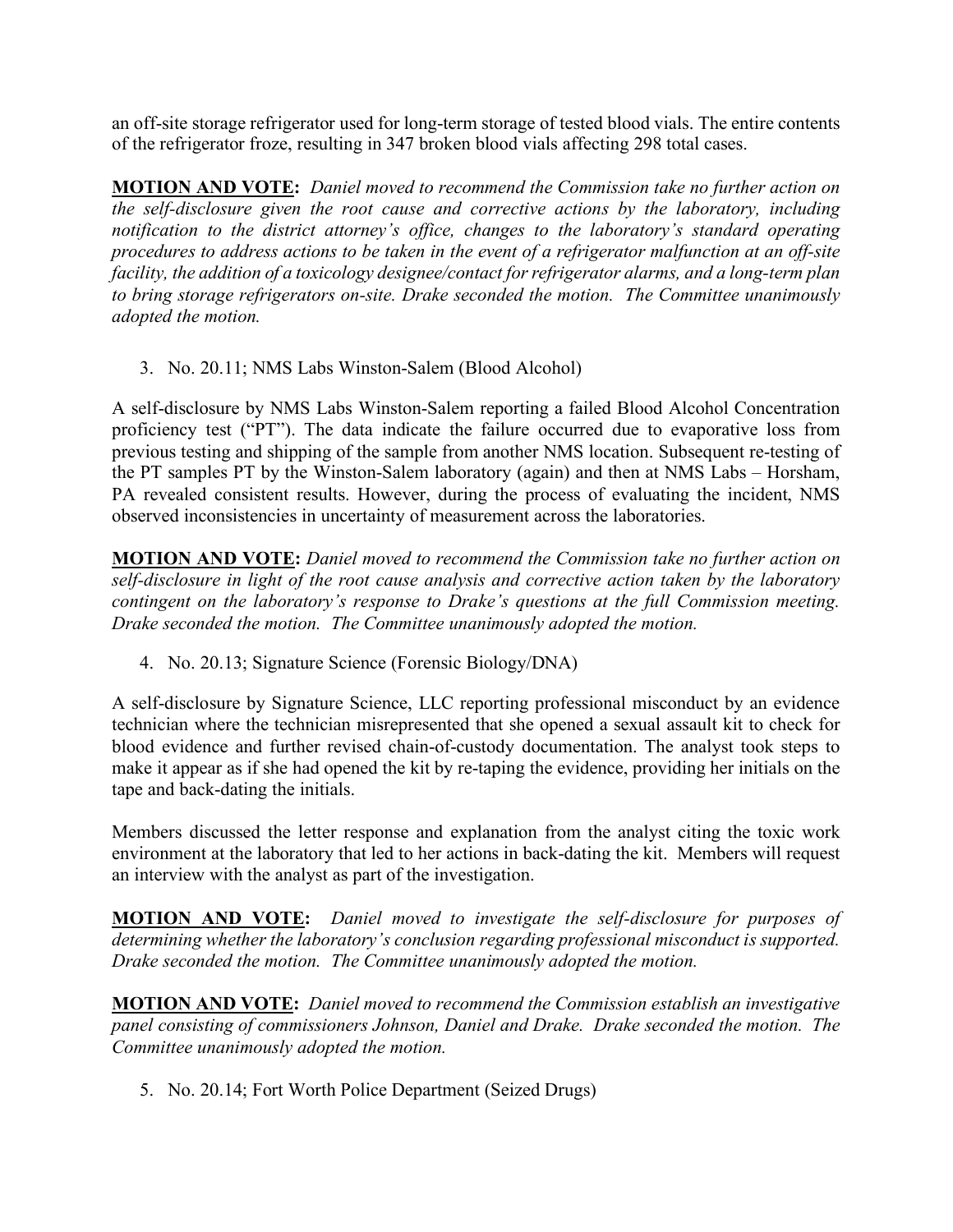A self-disclosure by the Fort Worth Police Department Crime Laboratory reporting an incident in the laboratory's seized drugs section where an annual review of Val-Pro quality control data revealed a loss of data in 124 drug cases. The loss occurred during transfer of the data from the original computer to the network server.

**MOTION AND VOTE:** *Daniel moved to recommend the Commission take no further action on the self-disclosure given the corrective actions by the laboratory, including re-analysis of all affected cases, notification to the district attorney's office, and changes to the laboratory's chemistry SOP. Drake seconded the motion. The Committee unanimously adopted the motion.*

6. No. 20.15; Department of Public Safety Austin (Toxicology)

A self-disclosure by the DPS Austin laboratory disclosing an incident in its toxicology section where a routine audit of evidence in LIMS showed a DPS blood kit never left the possession of the receiving evidence technician and was never located.

**MOTION AND VOTE:** *Daniel moved to recommend the Commission take no further action on the self-disclosure given the explanation by the laboratory, the efforts to increase the evidence receiving workspace, removal of the trash cans in the receiving area, and notification to affected parties. Parsons seconded the motion. The Committee unanimously adopted the motion.* 

\*Commissioner Johnson recused from discussion and vote on this item.

7. No. 20.17; Jefferson County Regional Crime Laboratory (Seized Drugs)

A self-disclosure by Jefferson County Regional Crime Laboratory reporting ten (10) seized drugs reports identifying the synthetic cannabinoid MDMB-4en-PINACA included the incorrect disclaimer "Isomer Not Determined" in the note section of the report.

Drake provided an explanation of how the errors made by the analyst and technical reviewer most likely occurred. Emily Esquivel, Jefferson County Regional Crime Laboratory Director, spoke on behalf of the laboratory and confirmed Drake's explanation of events concerning the analyst not finding the presence of a controlled substance when one was present.

**MOTION AND VOTE:** *Daniel moved to recommend the Commission take no further action on the self-disclosure given the corrective actions by the laboratory, including changes to the laboratory's SOPs to address the identification of new synthetic cannabinoids, removal of the "isomer not determined" data entry field, case review and notification to the district attorney's offices and law enforcement agencies affected. Johnson seconded the motion. The Committee unanimously adopted the motion.*

8. No. 20.18; NMS Labs Horsham, PA (Toxicology)

A self-disclosure by NMS Labs Horsham, PA reporting an incident where incorrect numbers were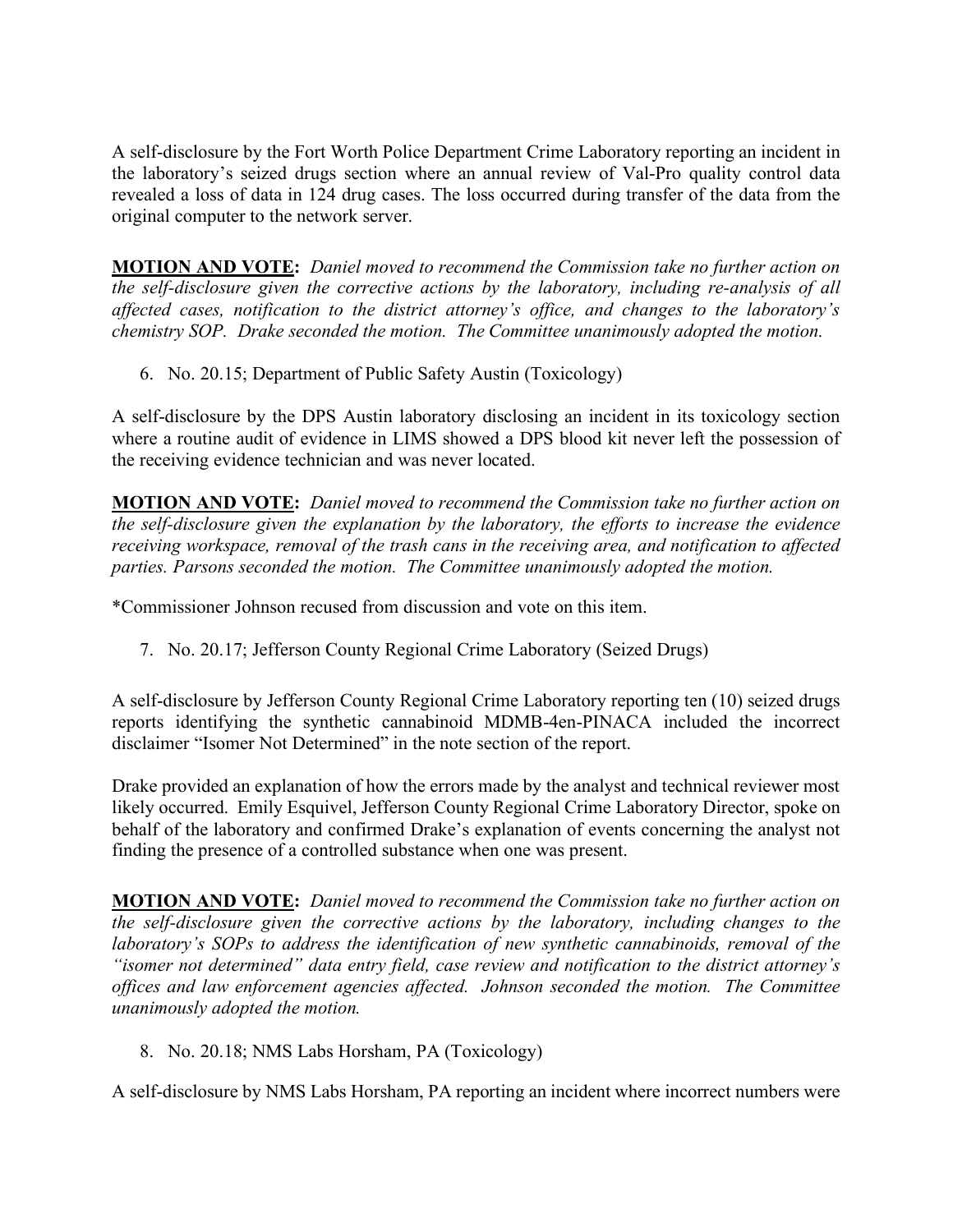mistakenly used in the uncertainty of measurement calculations for cannabinoid tests leading to inaccurate, wider measurement uncertainty intervals being reported in 495 cases, including 13 Texas cases.

**MOTION AND VOTE:** *Daniel moved to recommend the Commission take no further action on the self-disclosure given the root cause analysis and corrective actions by the laboratory. Drake seconded the motion. The Committee unanimously adopted the motion.*

9. No. 20.25; Jefferson County Regional Crime Laboratory (Seized Drugs)

A self-disclosure by the Jefferson County Regional Crime Laboratory reporting an incident where an analyst incorrectly reported "no controlled substance or dangerous drug identified" in a case sample that in fact had a potential synthetic cannabinoid detected and the error was not caught on technical review. Drake provided an explanation of how the incident likely occurred and suggested the laboratory include a history of all analyses performed on substances in their reports.

**MOTION AND VOTE:** *Daniel moved to recommend the Commission take no further action on the self-disclosure given the corrective actions taken by the laboratory, including remedial training for the analyst, review of the analyst's cases from the previous six months with no issues identified, and changes made to the seized drugs technical review policy to include review of raw data for any case that will be reported as "no controlled substance or dangerous drug identified". Drake seconded the motion. The Committee unanimously adopted the motion.* 

## Complaints Received as of May 29, 2020

10. No. 20.25; Cochran, Antonio (Southwestern Institute of Forensic Sciences; Forensic Biology/DNA, Serology)

A complaint by defendant Antonio Cochran against Southwestern Institute of Forensic Sciences alleging analysts did not follow laboratory quality control protocols when collecting and processing evidence, and that the serology analysts conspired with prosecutors by fabricating evidence and giving false court testimony in an effort to frame him for murder.

**MOTION AND VOTE:** *Daniel moved to recommend the Commission dismiss the complaint because a review of the case record does not support the numerous generalized allegations made*  by the defendant. The defendant was identified as the suspect based on a CODIS hit (both a hit at *the state level and at the national level to an Arkansas case). This hit was substantiated with a known reference sample and the analysis of the knife used to kill the victim yielded a strong random match probability. Johnson seconded the motion. The Committee unanimously adopted the motion.*

11. No. 20.10; Rangel, Jerry (Bryan Police Department, Texas Department of Public Safety Austin; Bloodstain Pattern Analysis, Forensic Biology/DNA)

A complaint by defendant Jerry Rangel against the Bryan Police Department and DPS Austin alleging results of DNA testing performed in his case for sexual assault of a child were "suspicious" since DNA has been "discredited," and that the blood spatter analysis testified to at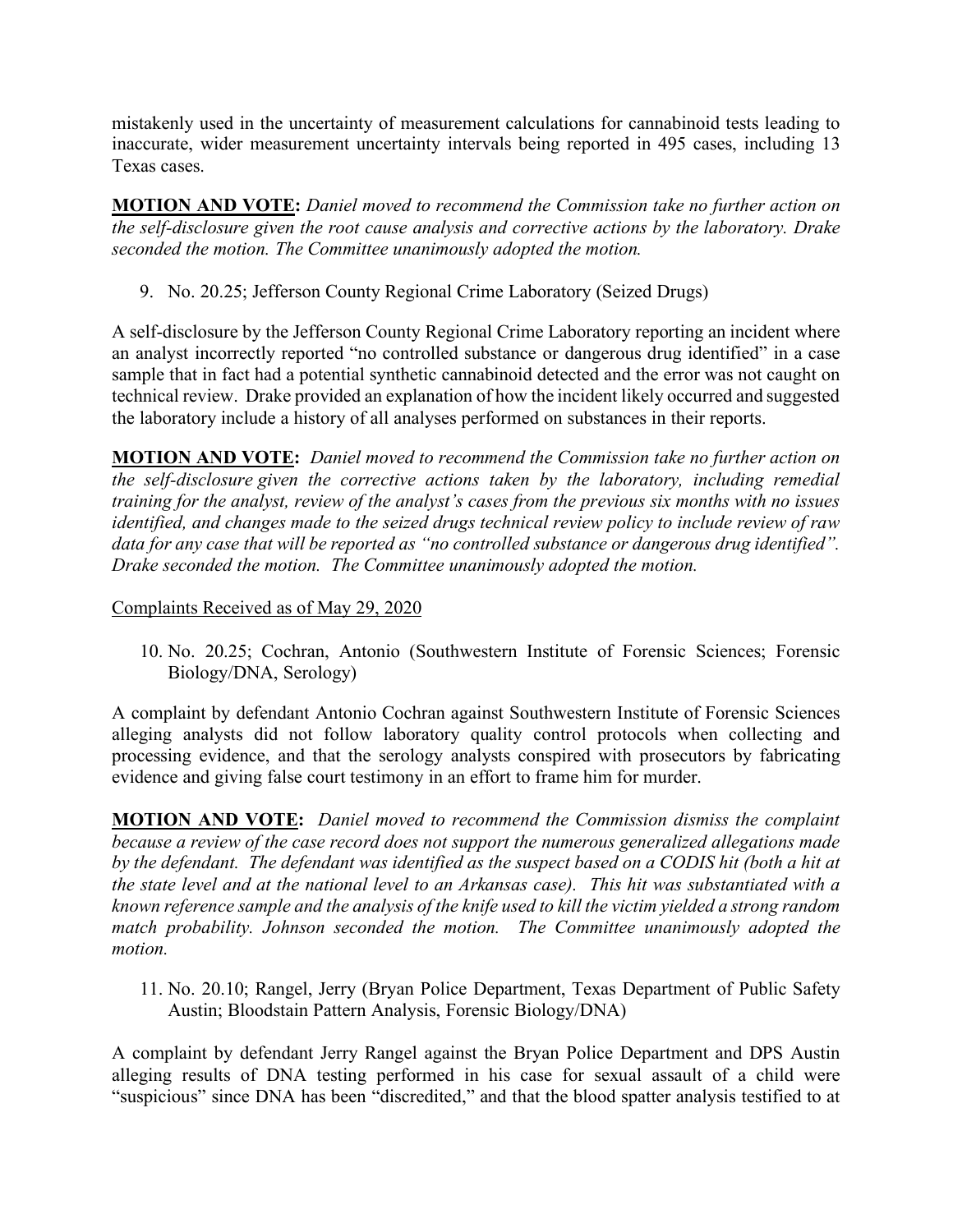trial by Bryan police officer was "strikingly similar" to another analysis performed by a different investigator, and was based on "false science."

**MOTION AND VOTE:** *Daniel moved to recommend the Commission dismiss the complaint because the DNA mixture complaint has been addressed by the statewide mixture review team, and the bloodstain pattern analysis complaint does not merit an investigation for the purposes of issuing best practices or other recommendations. Drake seconded the motion. The Committee unanimously adopted the motion.*

\*Commissioner Johnson recused from discussion and vote on this item.

12. No. 20.24; Schmucker, Margaret (Tom Green County Prosecutors; Bloodstain Pattern Analysis)

A complaint by attorney Margaret Schmucker on behalf of defendant Isidro Delacruz against Tom Green County prosecutors for ignoring results of a bloodstain pattern analysis performed by independent analyst Christine Ramirez that was favorable to the defendant, and subsequently utilizing the San Angelo crime scene technician who had less training.

Garcia explained concerns brought to light by this case concerning the use of DNA analysis in scene reconstruction and proposed forming an interdisciplinary working group to provide guidance on DNA analysis (and its limitations) for experts engaged in crime scene reconstruction.

**MOTION AND VOTE:** *Daniel moved to recommend the Commission dismiss the complaint because the Commission has no jurisdiction over the witness sponsoring decisions by prosecutors in Tom Green County and to direct staff to work with the crime scene reconstruction working group to form a multidisciplinary subcommittee for the purpose of issuing guidance regarding the limitations of DNA analysis (especially mixtures) as a tool in scene reconstruction. Drake seconded the motion. The Committee unanimously adopted the motion.* 

13. No. 20.26; Gonzales, Joe (SANE Cynthia Garcia, Bexar County Criminal Investigation Laboratory; Trial Testimony, Forensic Biology)

A complaint by defendant Joe Gonzales against SANE Christine Garcia for allegedly providing unscientific trial testimony, and Bexar County Criminal Investigation Laboratory for providing "ambiguous" DNA results and for refusal to perform any Y-STR or mitochondrial DNA testing.

Commissioner Downing addressed the committee and reviewed her findings in the case. Downing observed the SANE's testimony was appropriate at the time it was made as well as under today's standards. She emphasized examinations performed when outcries are not made close to the time of the event rarely find evidence of sexual assault, and the jury's decision in this case was likely based not on the physical examination but rather on the testimony of the victim.

**MOTION AND VOTE:** *Daniel moved to recommend the Commission dismiss the complaint because the SANE examination and testimony were consistent with the evidence and literature at the time of trial and are consistent with current guidelines. Additionally, the complainant does*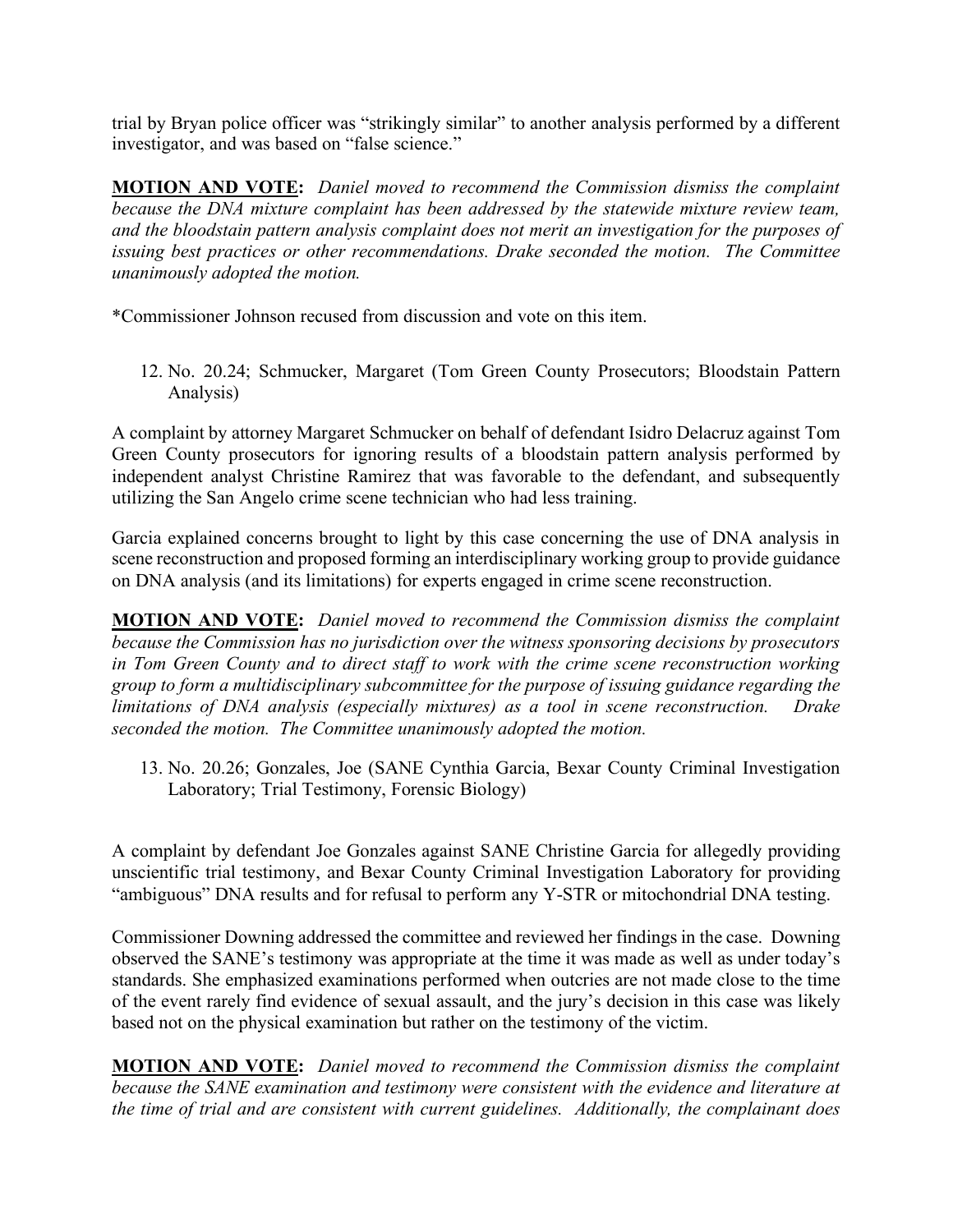*not allege negligence or misconduct by the Bexar County Criminal Investigation Laboratory with respect to the DNA analysis, but rather complains that the laboratory did not perform enough test methods, citing Y-STRs and mtDNA as examples. Johnson seconded the motion. The Committee unanimously adopted the motion.*

## 14. No. 20.28; Therrell, John (DPS Houston; Blood Alcohol)

A complaint by defendant John Therrell against the Department of Public Safety Houston, alleging results of blood alcohol and drug testing were never disclosed to him, and alleging the possibility that contaminated blood vials were used for testing in his case.

**MOTION AND VOTE:** *Daniel moved to recommend the Commission dismiss the complaint because there is no evidence of negligence or misconduct related to the forensic analysis in the case. Further, the Becton-Dickinson blood tube recall did not affect this defendant's case as alleged in his complaint as his blood was drawn before the issue arose. Drake seconded the motion. The Committee unanimously adopted the motion.*

\*Commissioner Johnson recused from discussion and vote on this item.

15. No. 20.29; Tawater, Royce W. (Department of Public Safety Garland; Forensic Biology/DNA; Southwestern Institute of Forensic Science (SWIFS); Forensic Biology/GSR)

A complaint by defendant Royce Tawater alleging a CODIS hit against the Missouri state offender database directly contradicted the State of Texas's theory of the case therefore calling into question his murder conviction. The original DNA analysis in the case was performed at DPS Garland. The complainant states none of his fingerprints or DNA were found on the alleged murder weapon, a firearm. The CODIS hit to DNA from the firearm allegedly owned by complainant and recovered from near the crime scene was a match for a different Missouri offender.

**MOTION AND VOTE:** *Daniel moved to recommend the Commission dismiss the complaint as there is no indication of negligence or misconduct related to the forensic analysis in the case, and the question of materiality of the CODIS hit in light of the type of evidence in question (gun swab) should be addressed by the court system. Commissioners further directed staff to send a letter to SWIFS with suggestions regarding testimony seeking speculation about GSR and the passage of time, as well as discussion of ways to more clearly flag the presence of weak mixture data in the STRmix working group. Drake seconded the motion. The Committeee unanimously adopted the motion.*

\*Commissioner Johnson recused from discussion and vote on this item.

In addition to the above cases, Daniel reported fifteen complaints dismissed by commission staff as follows:

• two complaints were dismissed because the laboratories with case records indicated the analyses were never requested and therefore were not performed;